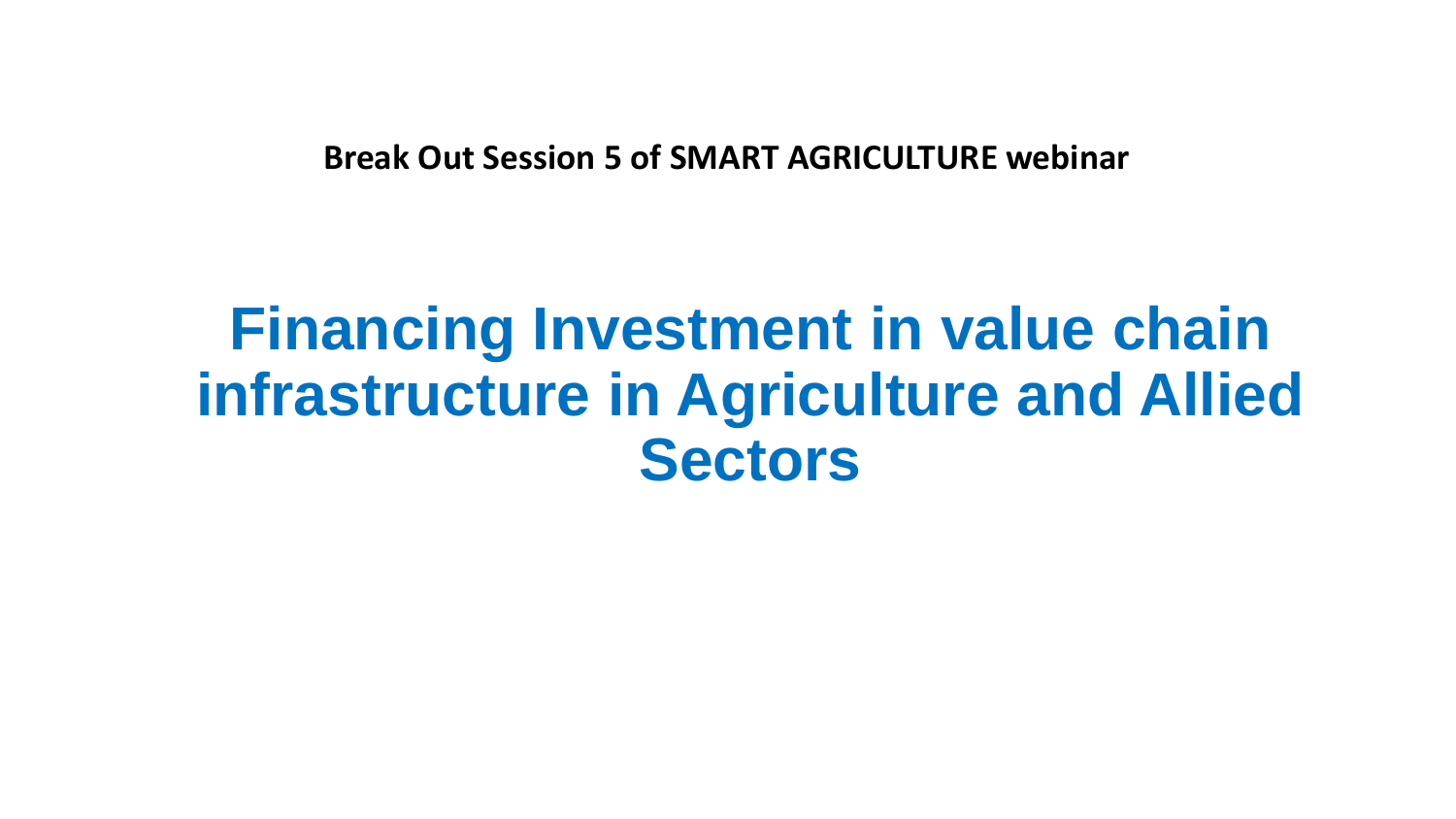### **Budget Announcements**

A fund with blended capital, raised under the co-investment model, will be facilitated through NABARD. This is to finance start-ups for agriculture & rural enterprise, relevant for farm produce value chain

Financing of Development in Value Chain Infrastructure in Agriculture & Allied sectors (Focus Area).

The provision of a comprehensive package "to help farmers select suitable varieties of fruits and vegetables, and to use appropriate production and harvesting techniques".

Apart from PLI expansion, food processing sectors, and start-ups, also many small MSME units are the mediums through which employment opportunities are increased. (Focus Area)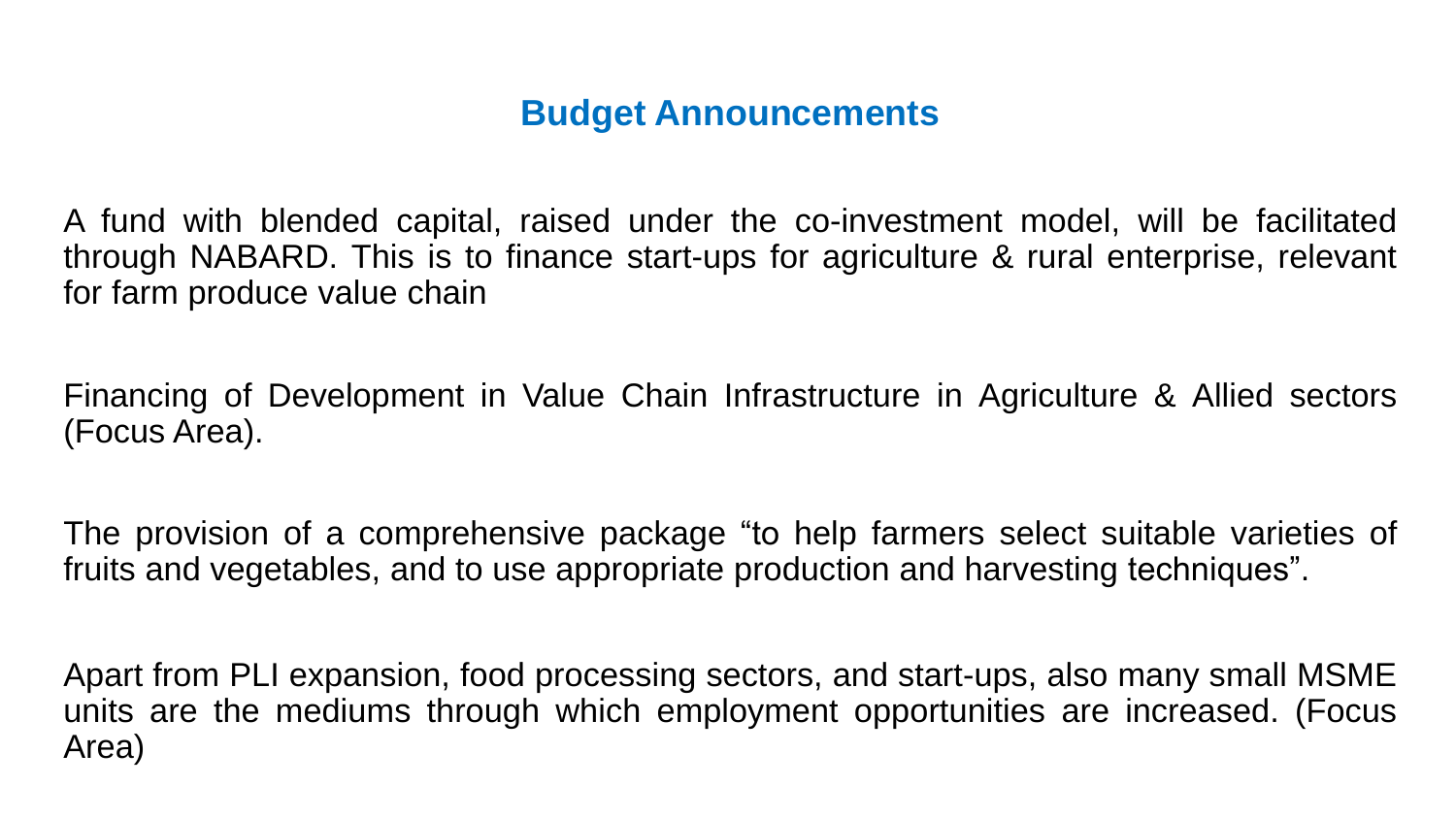#### **Fund with blended capital raised under Co-investment model**

- Will follow a hybrid model having both direct and indirect investment components, while also having provisions for extending both equity/debt capital or a blend of both.
- Will be facilitated through NABARD.
- This is to finance start-ups for agriculture & rural enterprise, relevant for farm produce value chain
	- To provide equity support to agri-food start-ups and start-ups allied to them (e.g. agri/rural fintech)
	- To nurture and support agri-food tech start-ups in their evolution
	- To provide venture debt to agri-food start-ups
	- Can be augmented through private sector finance (banks, FIs)





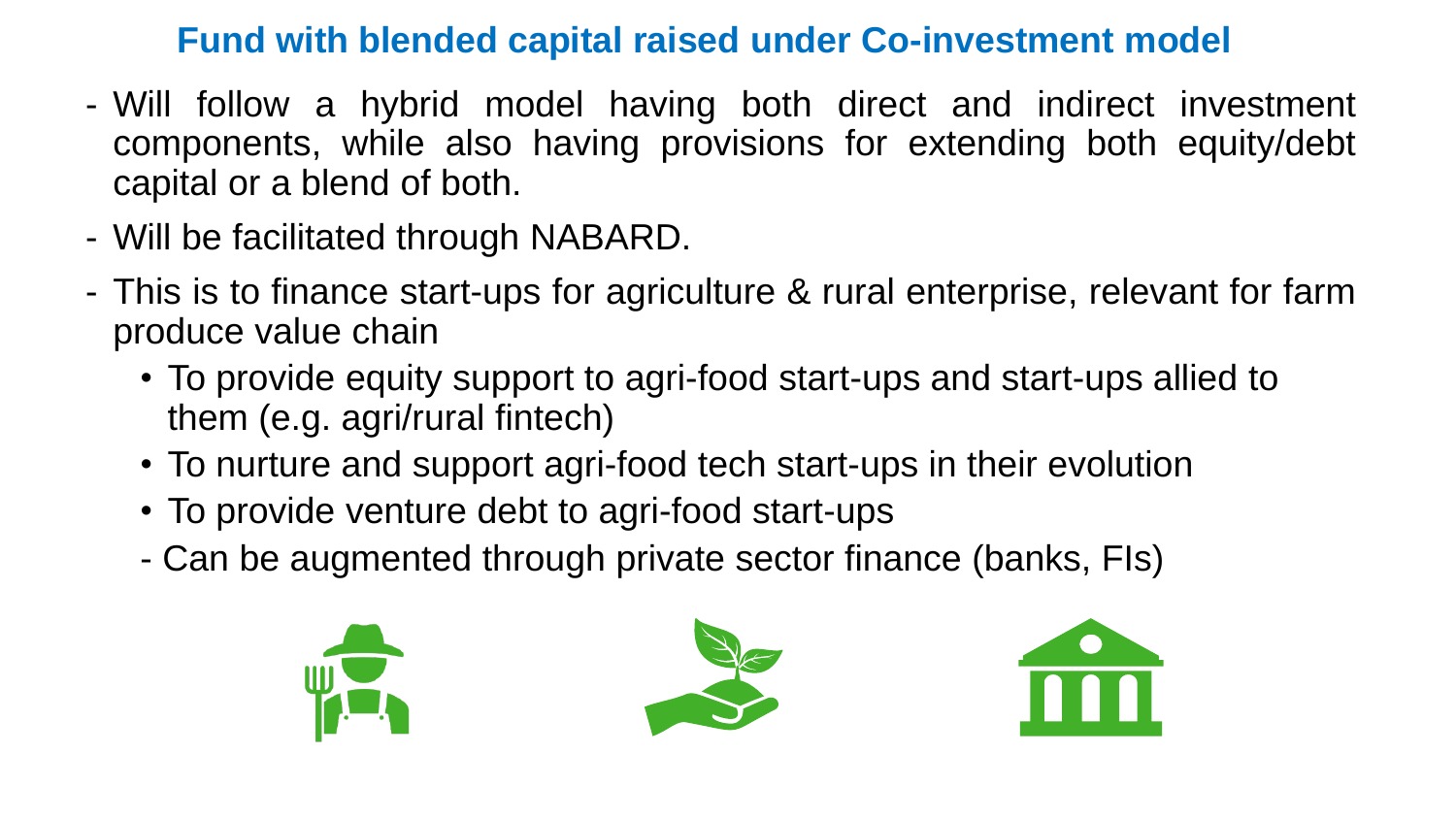## **Financing Development in Value Chain Infrastructure in Agriculture**

- The changing agricultural environment in India requires focused approach to develop infrastructure across value chain
- AIF is launched to provide the required boost to farm gate and aggregation point infrastructure for Agriculture/Horticulture/Forestry produce
- Objective of AIF is to mobilize **a medium - long term debt finances** facility for investment in viable projects for **post-harvest management Infrastructure** and **community farming assets** to improve agriculture infrastructure







Innovation and IT **Example 28 Telecom Primary processing Constructure** Storage Infrastructure Marketing infrastructure

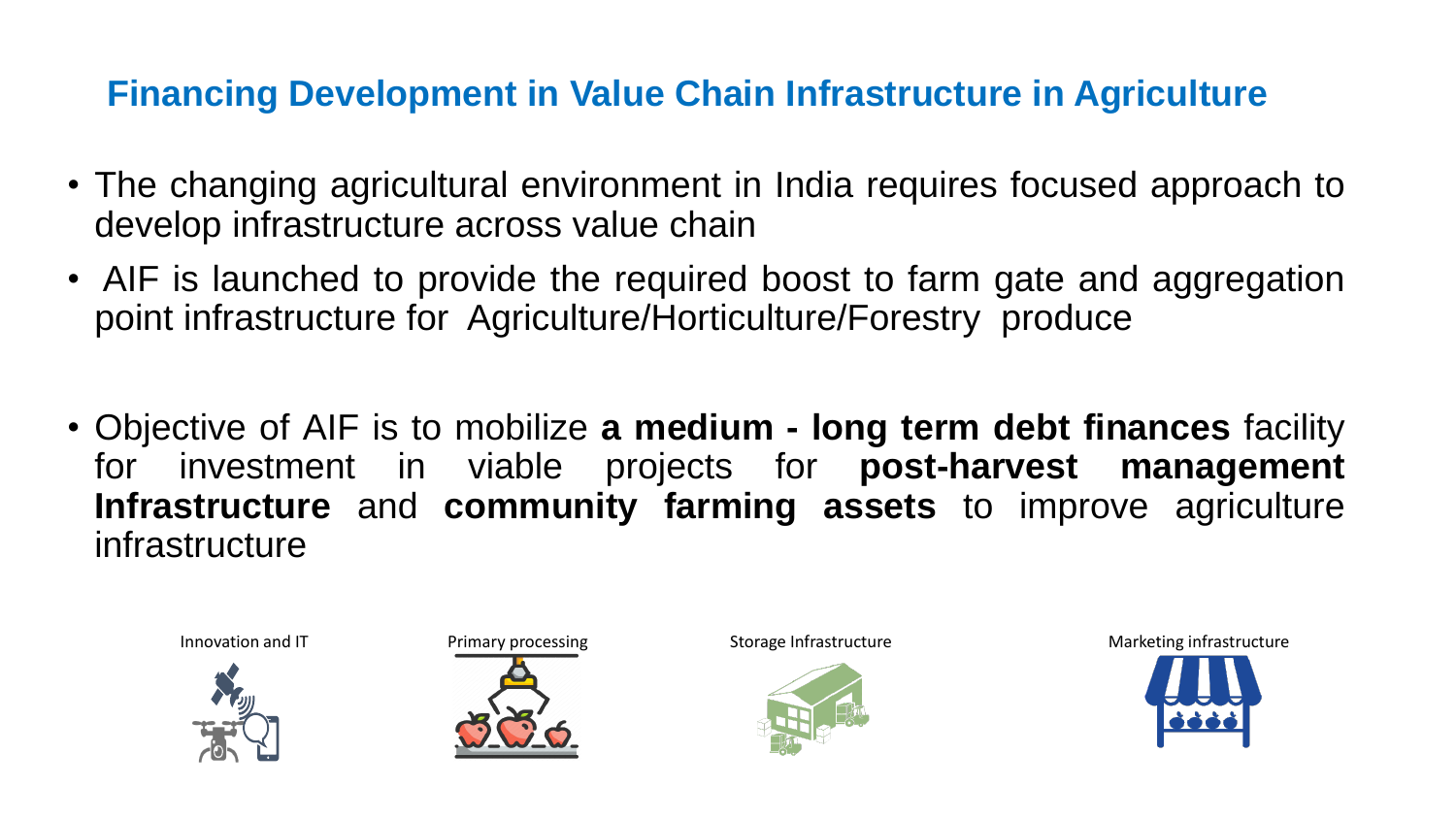#### **Investment in infrastructure Development in Dairy sector**

- Rs. 15000 crore **Animal Husbandry Infrastructure Development Fund (AHIDF)** under Atma Nirbhar Bharat Abhiyan stimulus package. The Animal Husbandry Infrastructure Development (AHIDF) is for incentivizing investments by individual entrepreneurs, private companies, MSME, Farmers Producers Organizations (FPOs) and Section 8 (Non-Profit companies under Companies Act 1956) to establish
	- (i) the dairy processing and value addition infrastructure,
	- (ii) meat processing and value addition infrastructure
	- (iii) Animal Feed Plant
	- (iv) Breed multiplication Farm





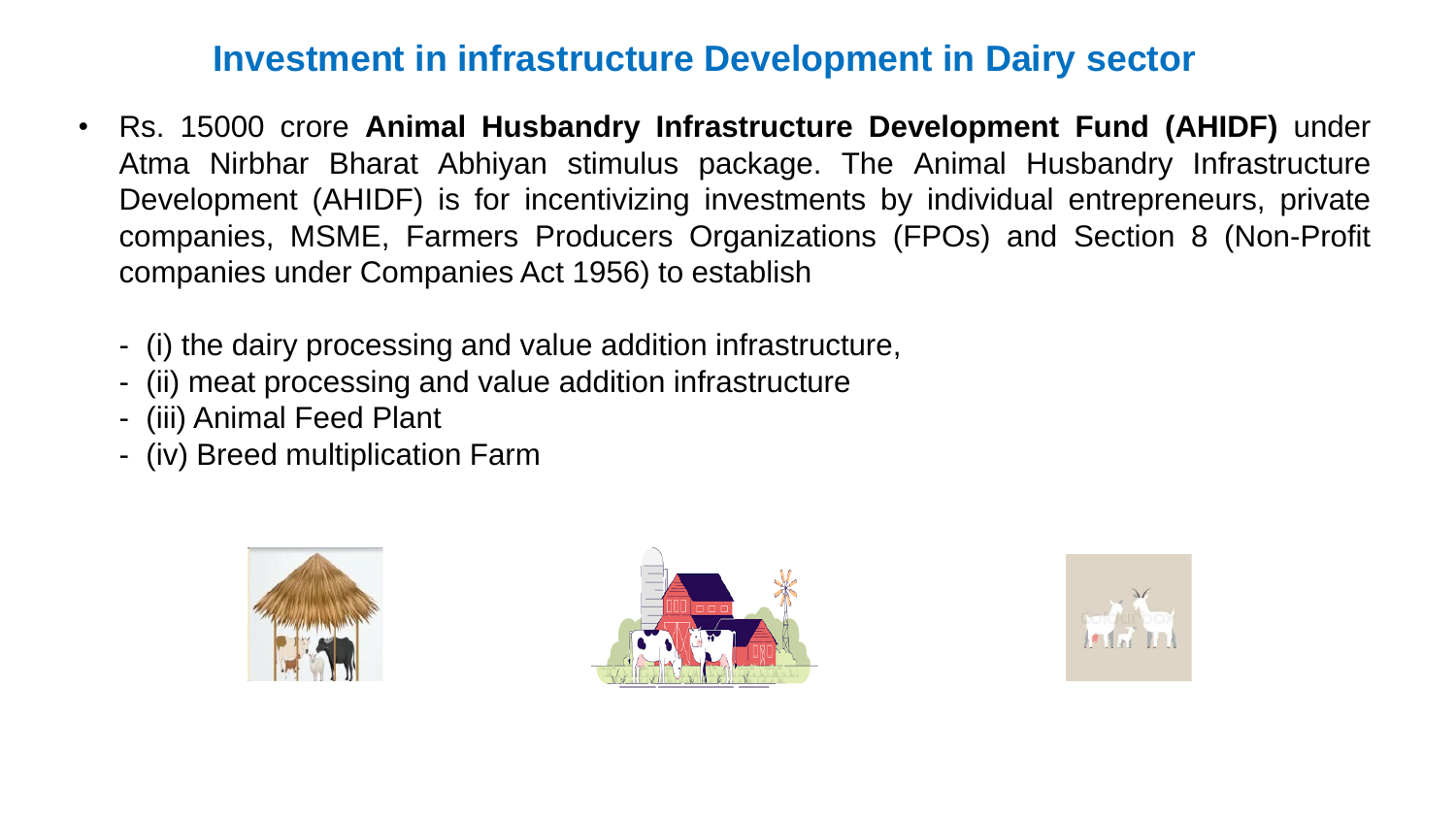#### **Investment in infrastructure Development in Fisheries sector**

- **Fisheries and Aquaculture Infrastructure Development Fund (FIDF)** to address the infrastructure requirement for fisheries sector with a total fund size of Rs 7522 crore . Under FIDF, concessional finance provided by Nodal Lending entities .
- Rs. 20050 crore **Pradhan Mantri Matsya Sampada Yojana (PMMSY)** under Atma Nirbhar Bharat Abhiyan stimulus package. The scheme intends to address critical gaps in Fish production and productivity , quality , technology , Post harvest infrastructure and management , Modernization and strengthening of value chain





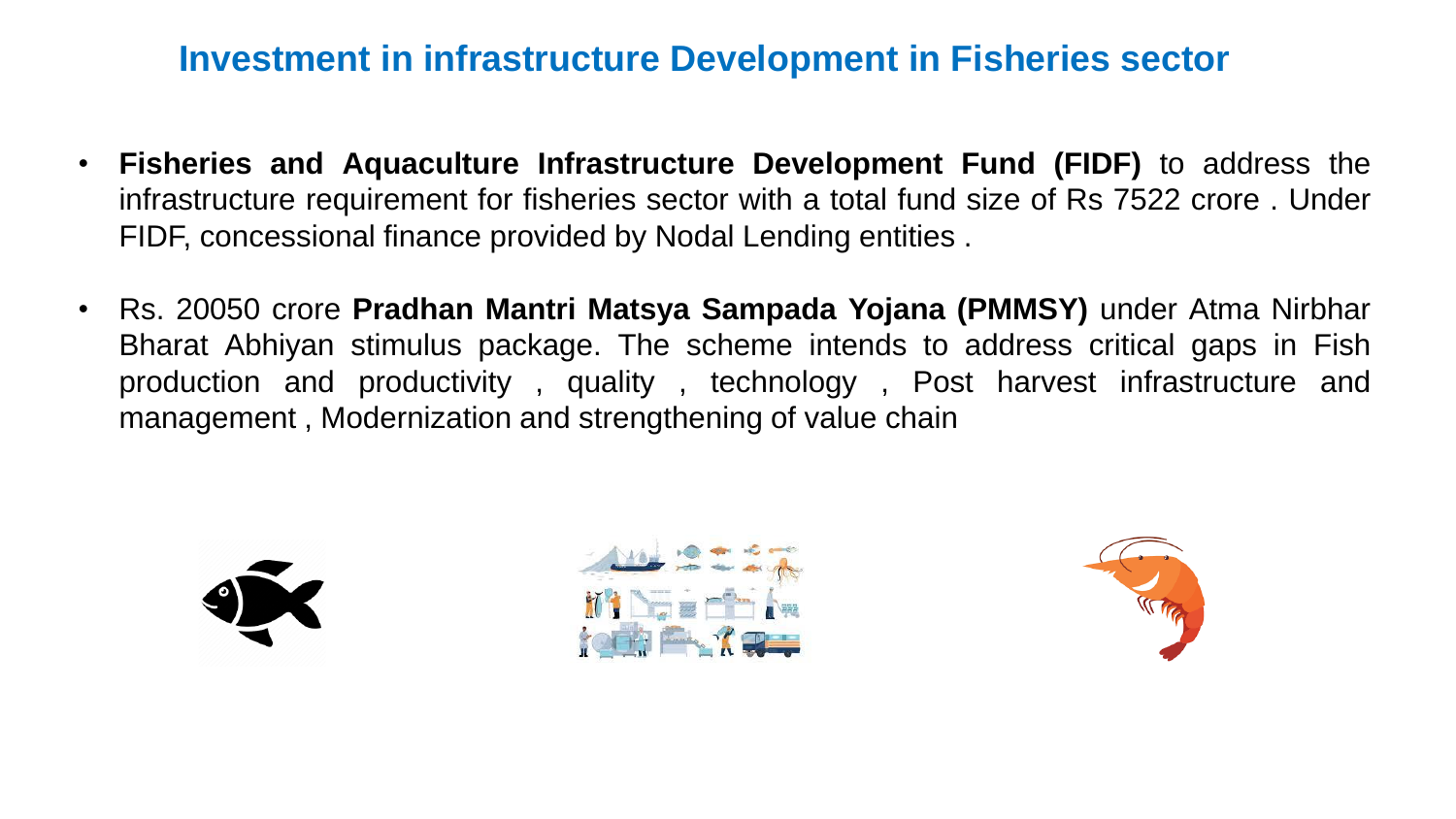#### **Investment in Infrastructure Development of Food Processing Sector**

- A **special fund of Rs. 2000 crore** with NABARD to provide affordable credit to food processing projects/units.
- Rs. 4600 crore **Pradhan Mantri Kisan SAMPADA Yojana (PMKSY)** credit linked financial assistance to entrepreneurs for setting up of Mega Food Parks, Mini Food Parks, Food Processing Units, Food Testing Labs, Cold Chains & other Processing & Preservation infrastructure projects.
- Operation Greens (OG) extended from TOP (Tomato, Onion, Potato) to value chain development of 22 perishables under Atma Nirbhar Bharat Abhiyan stimulus package.

Primary, Secondary & Tertiary Processing The Storage Infrastructure Food Testing and R & D





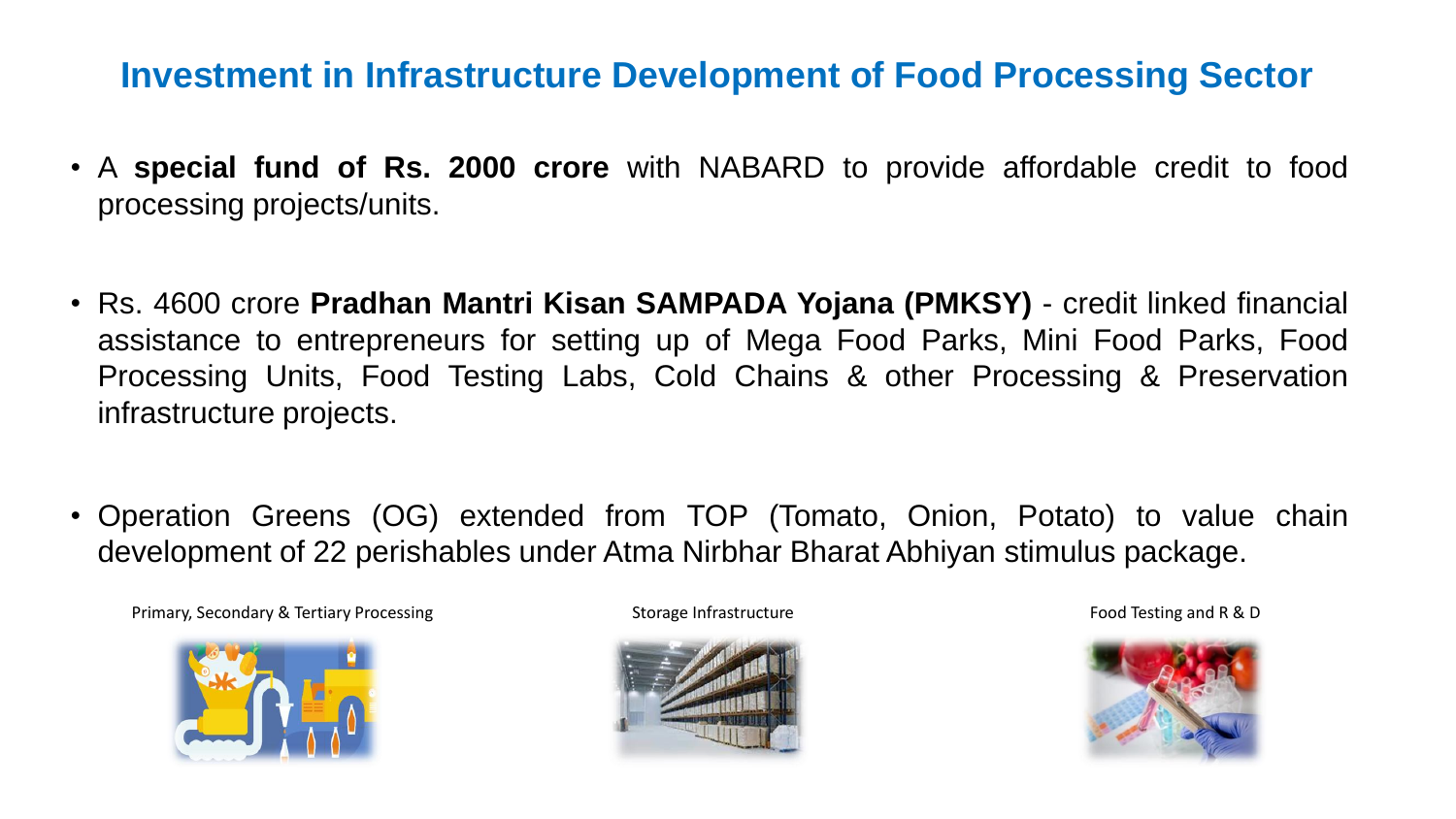#### **Investment in Infrastructure Development of Food Processing Sector**

- Rs.10,000 crore **PM Formalisation of Micro Food Processing Enterprises Scheme (PMFME)** under Aatma Nirbhar Bharat Abhiyan stimulus package. The Scheme provides financial, technical and business support for upgradation/ setting up of 2 lakh micro food processing enterprises.
- Rs. 10,900 Crore **Production Linked Incentive scheme for Food Processing Industries (PLISFPI)** to support creation of global food manufacturing champions and support Indian brands of food products in international market.





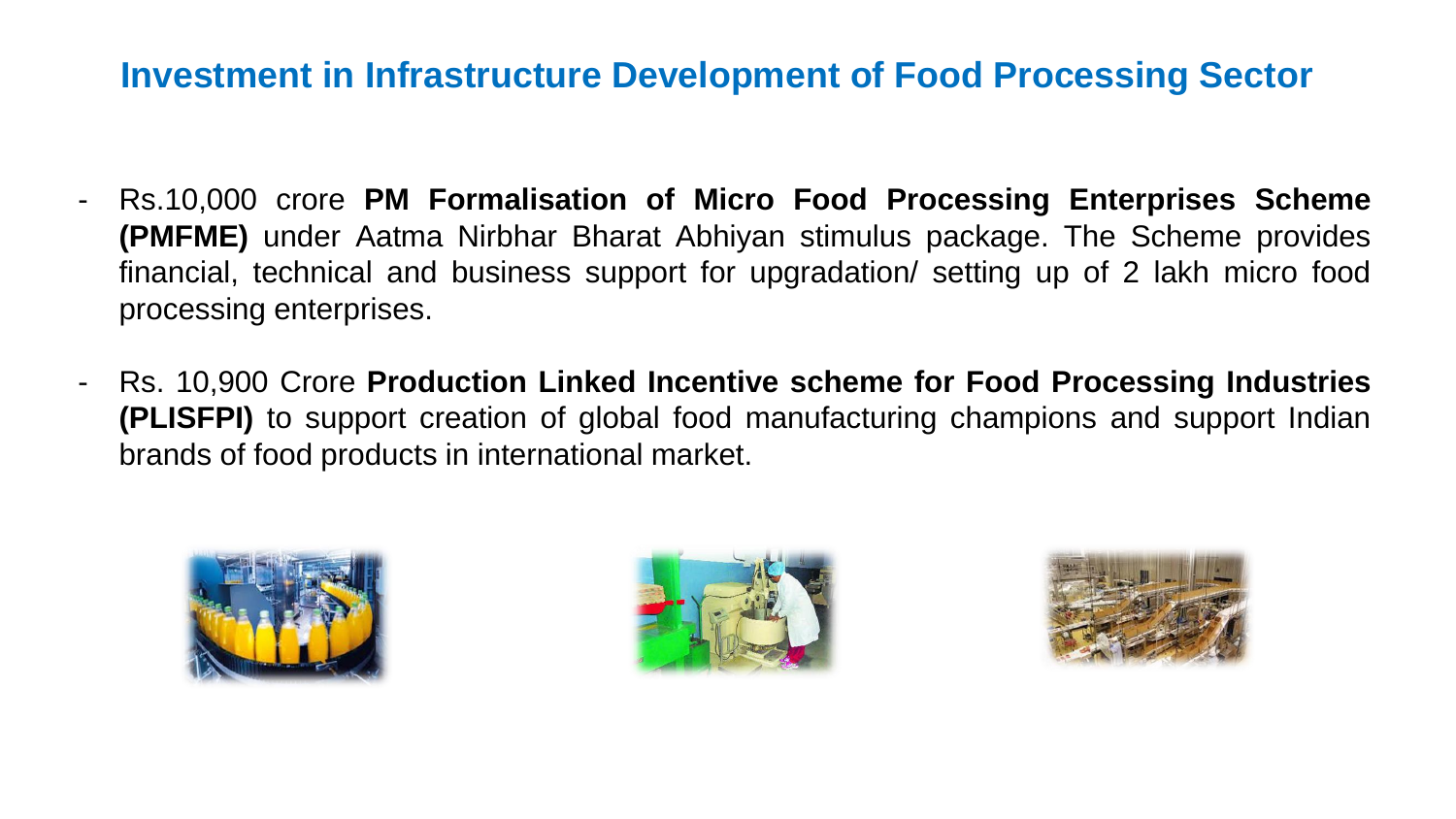# **Amendments /Changes in WDRA Act**

 $\blacktriangleright$ Indian warehousing industry estimated to be worth INR 561 Billion in 2017. •estimated to grow at 9.5% CAGR to reach INR 968 Billion by 2024.

Warehousing (Development and Regulation) Act 2007 came into force on 25.10.2010 • provisions for the development and regulation of warehouses, **negotiability of warehouse receipts**, promote standardization, digitization, increase investor confidence (insurance, quality standards)

 $\triangleright$  need to -match global standards to promote foreign and domestic investments

- quality assurance of infrastructure, goods
- -standardization of processes, creation of structured systems and processes
- introduction of IT-enabled services, farmer digital literacy
- Leverage the fast-evolving trade, bring down logistics cost

 $\triangleright$  Steps already taken – registration fees/insurance requirement/net worth reduced- staggered slabs linked to capacity

-- registration fee reduced to Rs.500/- for godowns of Cooperatives/SHGs/FPOs, etc, waived off for 1 year for State WCs

amend existing Act to make- **Registration of Warehouses Mandatory**

-expansion into non agri commodities (eg base metals in principle approval given)

- penal powers to WDRA to enforce regulatory authority

Various stakeholders – Ministries of A&FW (agri commodities), MoFPI (processed products), Commerce (National Logistics policy), Finance (banking and finance sector), agencies (FCI, CWC, SWCs, Private warehouse service providers, etc)